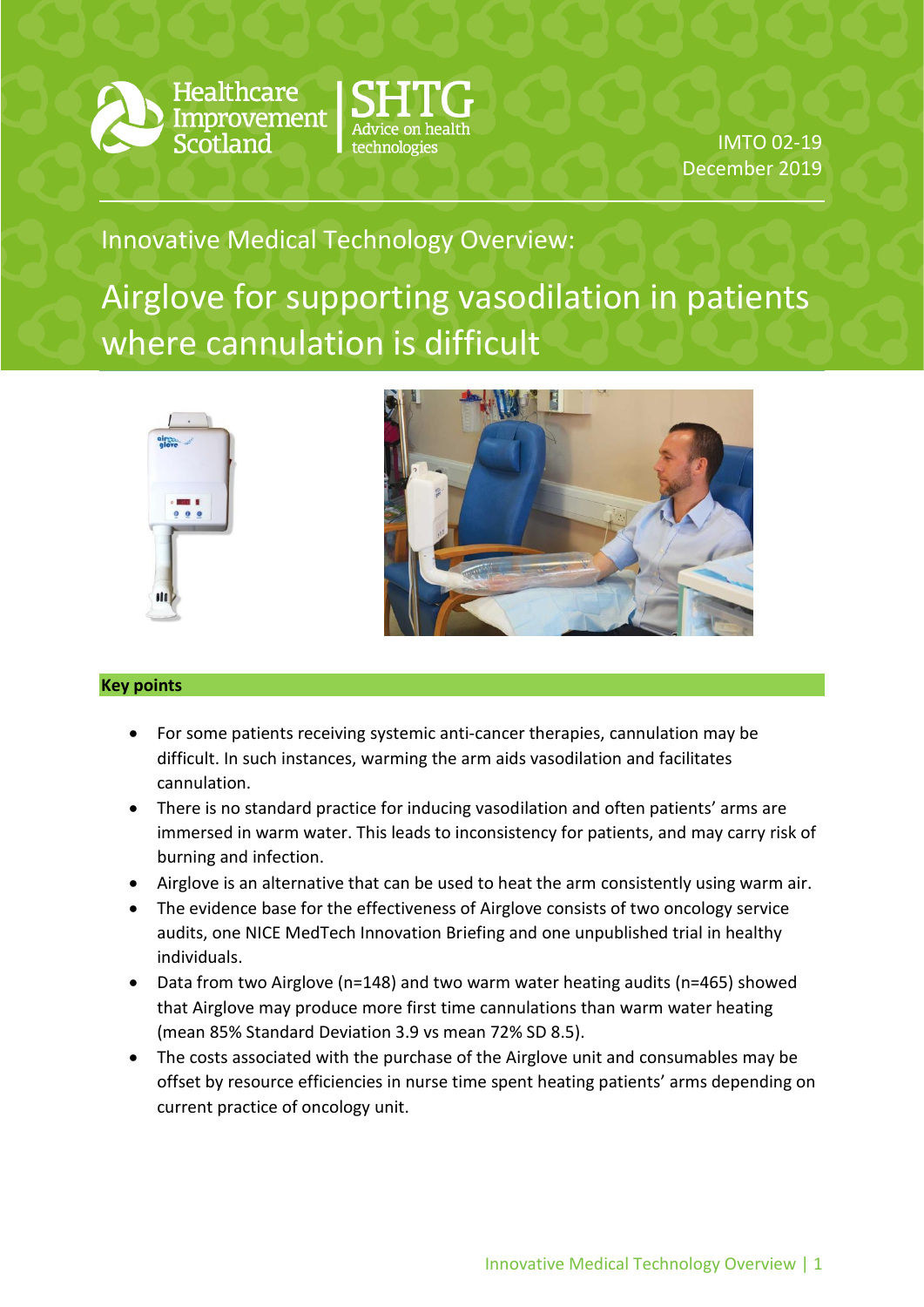#### **Technology**

Airglove is an air warming system used to support vasodilation and improve access to the veins for the delivery of, via cannulation, medicines such as Systemic Anti-Cancer Therapies (SACT).

The Airglove technology, developed by Green Cross Medico Ltd, consists of a multi-use heating unit and tube containing a heat outlet, and single-patient use disposable double-walled polythene 'gloves'. The system gently heats the patient's lower arm as it forces warm air through a double walled polythene glove, with a choice of three temperature settings (31.5 °C, 35.5 °C or 38.5 °C) depending if a patient's skin type is thin, normal or thick. Heating time is automatically set to 3 minutes, but can be extended to 6, after which the system is automatically switched off. The warmed blood dilates the patient's veins in their arm which allows for easier cannula insertion.

The Airglove is an approved CE marked, Class I (low risk), medical device.

#### **Innovative aspect**

The Airglove is the only device specifically designed to aid vasodilation in patients where cannulation is difficult.

#### **Patient group**

Airglove was designed for patients who are receiving SACT whose veins are often damaged, collapsed and hidden. This can make cannulation, and delivery of treatment, difficult. Heating the arm increases the temperature of circulating blood and causes vasodilation which aids cannulation in these patients.

Airglove is intended to be used in settings where regular venous access is needed by healthcare professionals, and minimal training will be required prior to use. Although it is more likely to be used in specialities, such as oncology, that encounter patients with hard-to-access veins, it can be used in any clinical setting which requires venepuncture<sup>1</sup>.

#### **Current practice: comparators and use in pathway of care**

There is no guidance from the Scottish Intercollegiate Guidelines Network (SIGN) or from the National Institute for Health and Care Excellence (NICE) on how to cannulate people presenting with hard-to-access veins<sup>1</sup>. Currently, if a patient presents with veins which are difficult to cannulate, practitioners immerse the patient's arm in a bucket of warm water or use microwavable heat pads to encourage vasodilation. There is no standardisation of time or temperature used. After using these techniques, cannulation is not always successful and patients may be sent home without treatment and asked to present the following day. This has an impact on patient well-being, productivity, appointment times and treatment schedules. In addition, it is difficult to regulate temperatures when warming a patient's arm in this way, and the technique may carry the risk of burning and infection.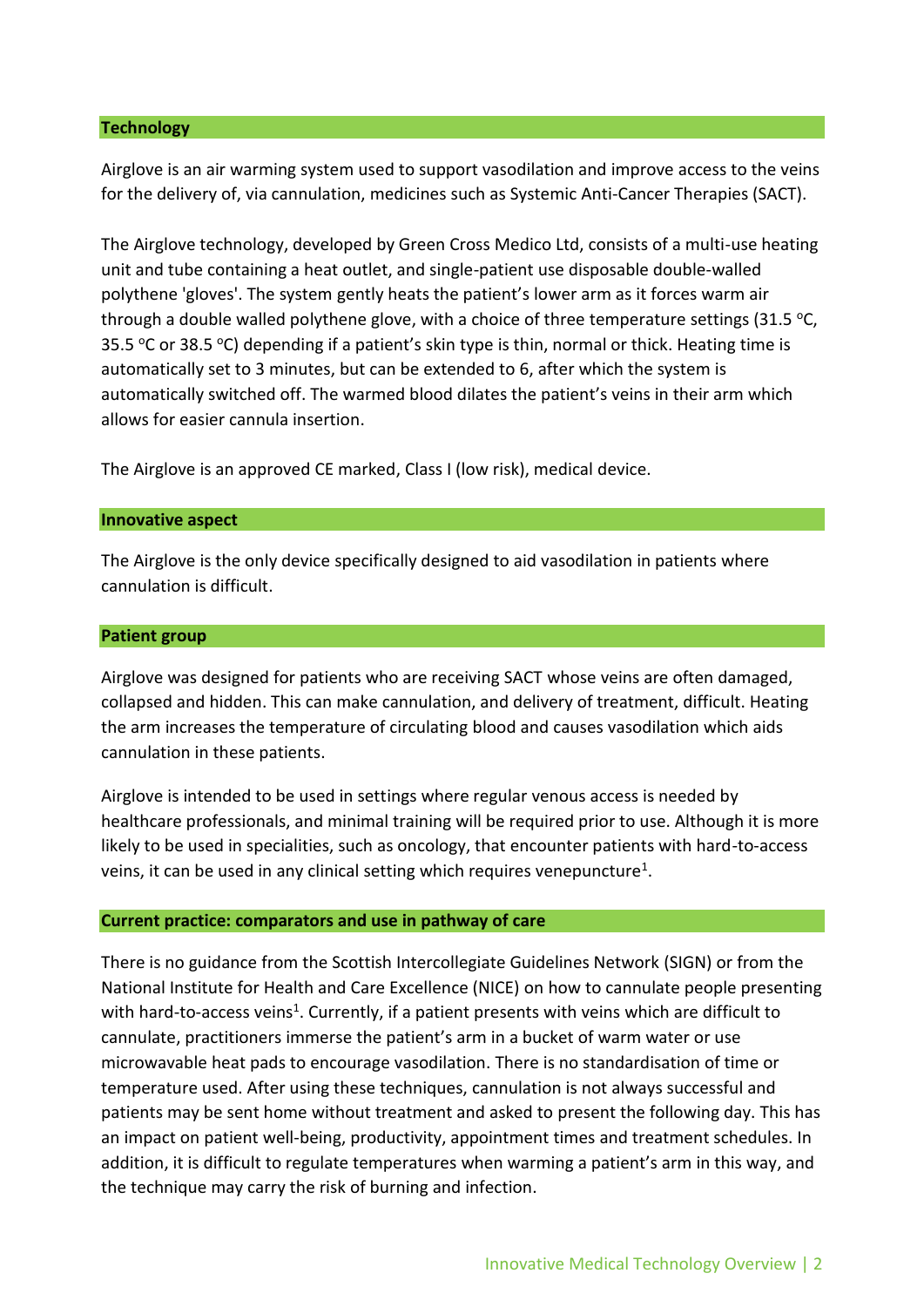#### **Product performance: published data**

No trials on the use of Airglove have been published, and there are no records of ongoing trials.

## **Product performance: local data**

Two service evaluations<sup>2,3</sup>, one NICE Medtech Innovation Briefing (MIB)<sup>1</sup>, and details from one unpublished trial<sup>4</sup> were identified as relevant for this IMTO.

The most recent service evaluation<sup>2</sup> of the Airglove was undertaken in 2019 at the Beatson West of Scotland Cancer Centre. Seventy oncology day-patients consented to the evaluation over a one month period, with 68 patients included in the final report and two missing data. The methodology for recruitment, inclusion and exclusion criteria, was not described. All patients were assessed for level of complexity of cannulation using the validated 'Deciding on Intravenous Access/Venous Assessment Tool', which categorises complexity as either 'routine', 'difficult', or 'expert' cannulation. Fifty-five patients received 1 minute of heating from the Airglove (manufacturer's recommendation is 3 minutes) and heating using Airglove was deemed not necessary in 13 patients. The complexity of the 55 patients who received heating was 14 'routine', 38 'difficult' and three 'expert' cannulations.

Of the 55 patients who received heating from Airglove, 45 were cannulised on first attempt (82%). The complexity of the 10 patients who had a failed first attempt cannulation after heating comprised one 'routine', seven 'difficult' and two 'expert' cannulations. All participants who had a failed cannulation at first attempt were successfully cannulated with further attempts: second attempt (n=6, complexity not described), third attempt (n=3, 'difficult' complexity) and fourth attempt (n=1, 'expert' complexity).

Two previous audits at the Beatson West of Scotland Cancer Centre examined rates of cannulation on first attempt using the comparator method of warm water heating. One audit (n=422) had a first attempt success rate after warm water heating of 78%; the second audit (n=43) had a first attempt success rate after warm water heating of 66%.

The other service evaluation<sup>3</sup> of the Airglove was carried out in an oncology ward in NHS Maidstone and Tunbridge Wells between October and November 2017. Eighty patients, identified by oncology nurses as having known difficulties in cannulation, were included in the evaluation. The report noted that patients were randomly selected, but the selection process was not described. All 80 patients received 3 minutes of heating from the Airglove and 70 were cannulated successfully after just one heat treatment (87.5%). Of the 10 who had a failed first attempt, two had a second failed attempt and one had three failed attempts. There were no data on the other seven patients who had a failed first attempt. Reasons for failed cannulation were veins not being visible, palpable, or being thread-like.

The NICE MIB<sup>1</sup> considered the technology to be innovative and estimated the target population as 20% of patients requiring venous access. The MIB was based on evidence from the NHS Maidstone and Tunbridge Wells service evaluation. A number of potential benefits associated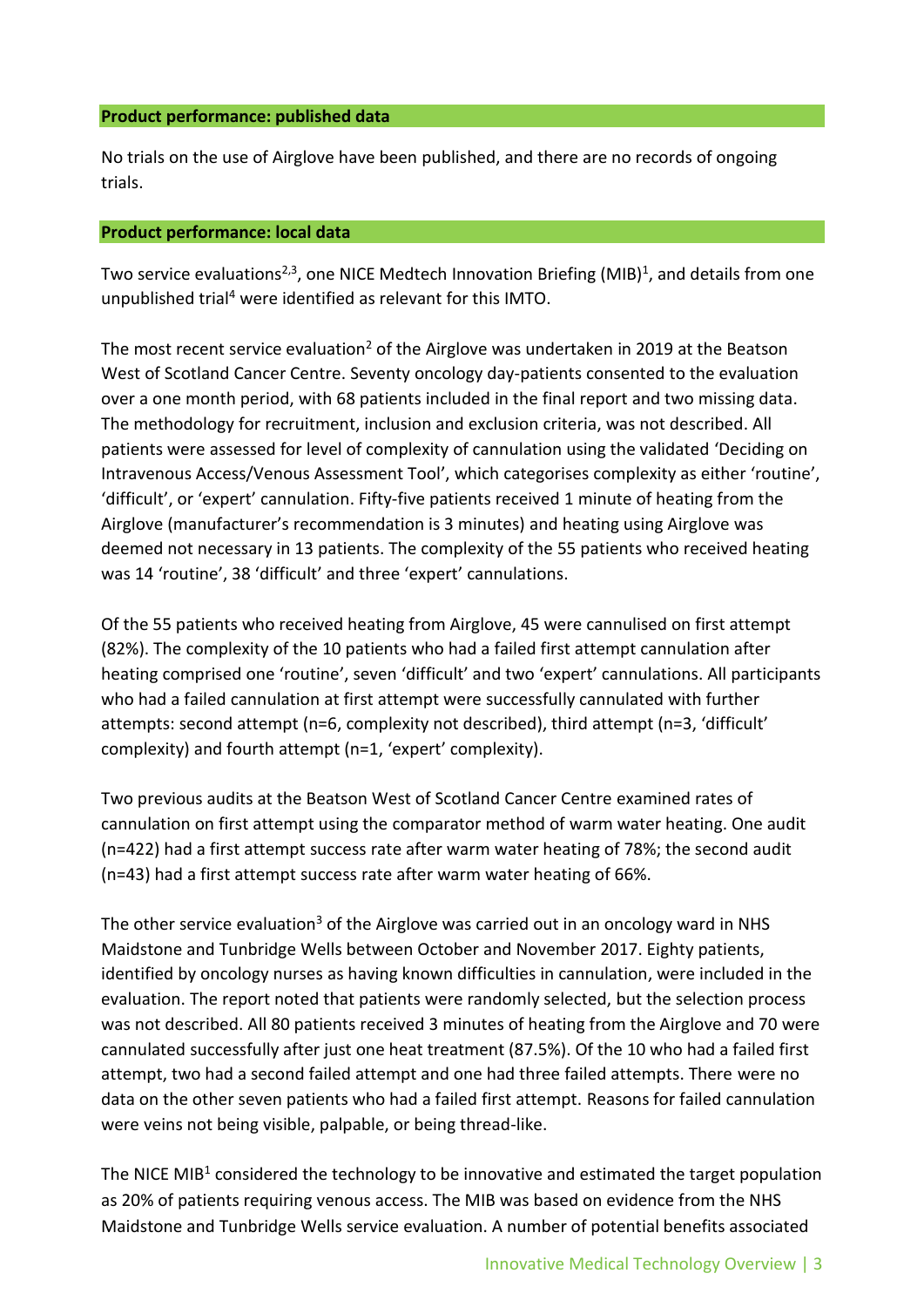with using the system were highlighted including: improved patient satisfaction and experience of care, improved successful cannulation rates and reduced time spent on getting venous access. One patient organisation (Chronic Lymphocytic Leukaemia Support Association (CLLSA)) noted that in addition to being time consuming, current cannulation methods for patients with hard-to-access veins were not standardised with regards to the risks to patients, timing or temperature.

One additional unpublished Airglove study<sup>4</sup> had a sample size of n=34 healthy adults. The study compared 3 minutes of lower arm Airglove heating to 3 minutes of warm water heating and reported statistically significantly more vasodilation upon ultrasound scanning (*p*<0.05).

## **Safety**

In the service evaluation from NHS Maidstone and Tunbridge Wells, two adverse events were reported but no details recorded. The Beatson West of Scotland Cancer Centre evaluation reported that a "few" patients found the Airglove to be tight and painful but no more information was provided.

## **Economic and cost considerations**

The Airglove unit costs £795 and each single patient polythene glove costs £0.80. The manufacturer states that Airglove generates a saving of £2.01 per patient. This estimate is based on an assumption that 75% of SACT patients will be difficult to cannulate and, in the absence of Airglove, will have two unsuccessful cannulation attempts and a third successful cannulation attempt at a consumable cost of £1.45 per attempt. The manufacturers applied this £2.01 per patient saving across Scotland and calculated a saving of £94,536 per oncology unit over a three year period with an outlay of £41,415 for the Airglove and gloves. Over the 29 oncology units in Scotland this would equate to a saving of £913,848 per year. This was based on the assumption that all 29 units had the same capacity and ran 300 cycles of SACT per week. The manufacturers also assumed that Airglove would facilitate cannulation on first attempt 100% of the time.

There are a number of uncertainties with this approach. It ignores current practice of warm water heating which produces a comparable, albeit slightly lower, success rate of first time cannulation. Consumable cost per cannulation in Scotland is £0.40 (based on standard peripheral venous catheter costs for NHSScotland). Expert advice indicates that the average number of SACT cycles per unit in Scotland is approximately 120 per week. The number of difficult to cannulate patients from the Beatson clinic audits has been around 66%, however 75% were heated.

The Scottish Health Technologies Group (SHTG) undertook an analysis to estimate the budget impact and cost implications of using Airglove. The differences in the amount of consumables used and nurse time spent on cannulation when using the Airglove versus warm water heating were estimated and presented separately. The potential costs arising from the use of Airglove were calculated for the following four scenarios:

1. Airglove heating in 100% of patients receiving SACT.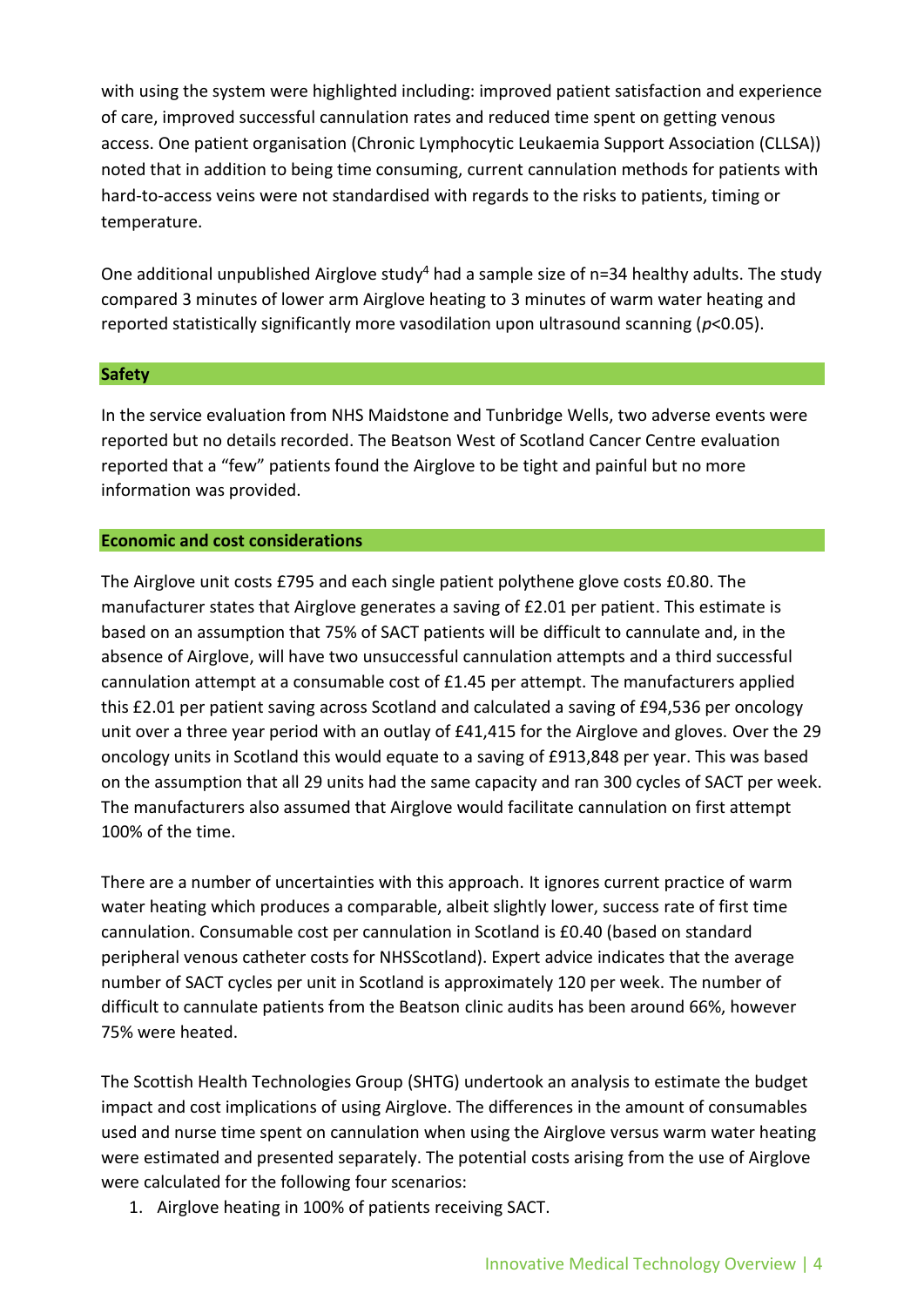- 2. Airglove heating restricted to patients deemed as difficult or expert complexity of cannulisation (66% of patients as assessed by the VAT tool based on data from Beatson West of Scotland Cancer Centre report).
- 3. Airglove heating in a middling scenario of 33% of patients.
- 4. Airglove heating in patients deemed as expert complexity (4% of patients as assessed by the VAT tool based on data from Beatson West of Scotland Cancer Centre trial).

There was inconsistency in the literature in the amount of time nurses spent heating a patient's arm using warm water. This may have been due to some nurses including the time taken to prepare warm water and clean up after immersion. Estimates ranged from 3-12 minutes. Therefore time costings for 3 minutes, 6 minutes and 12 minutes were presented.

Based on the mean results from trial data it was assumed that the Airglove would facilitate a successful cannulation on first attempt 85% of the time. The remaining 15% of successful cannulations were spread over a second (9%) and third attempt (6%). This was compared to a 78% success rate of cannulation on first attempt using warm water, taken from the largest and most detailed warm water heating audit.

The following assumptions were made with respect to parameters in the consumables model (Table 1):

- An estimation of 180,960 cycles of SACT in Scotland per annum, based on 120 cycles per week for each of the 29 oncology units.
- Total capital cost of £46,110 for the purchase of two Airglove heating units for each oncology ward in Scotland (total of 58 units).
- Consumables cost of £0.80 for each patient receiving heating by Airglove.
- Consumables cost of £0.40 for each cannulation attempt.

The following assumptions were made with respect to parameters in the costing of nurse's time (Table 2):

- Cannulation time of 3 minutes per attempt, to be added to either 3 minutes of Airglove heating, and 3, 6 and 12 minutes of warm water heating.
- Cannulation would be carried out by a band 5 nurse at midpoint of their salary grade.

Table 1: Costs of implementing Airglove and consumables in Scotland compared with warm water heating

| <b>Consumables</b><br>and set up<br>cost | <b>Scenario 1</b><br>(100% utilisation) | <b>Scenario 2</b><br>(66% utilisation) | <b>Scenario 3</b><br>(33% utilisation) | <b>Scenario 4</b><br>(4% utilisation) |
|------------------------------------------|-----------------------------------------|----------------------------------------|----------------------------------------|---------------------------------------|
| <b>Airglove</b>                          | £294,930                                | £209,620                               | £128,221                               | £56,774                               |
| <b>Water heating</b>                     | £91,064                                 | £59,842                                | £30,051                                | £3,903                                |
| <b>Additional</b><br>cost year 1*        | £203,866                                | £149,778                               | £98,170                                | £52,871                               |
| <b>Additional</b><br>cost year 2, 3*     | £157,756                                | £103,668                               | £52,060                                | £6,761                                |

\*Note: Additional cost is difference between Airglove consumables and warm water heating consumables. Year 1 cost £46,110 higher as this includes cost of purchasing two Airglove heating units per oncology ward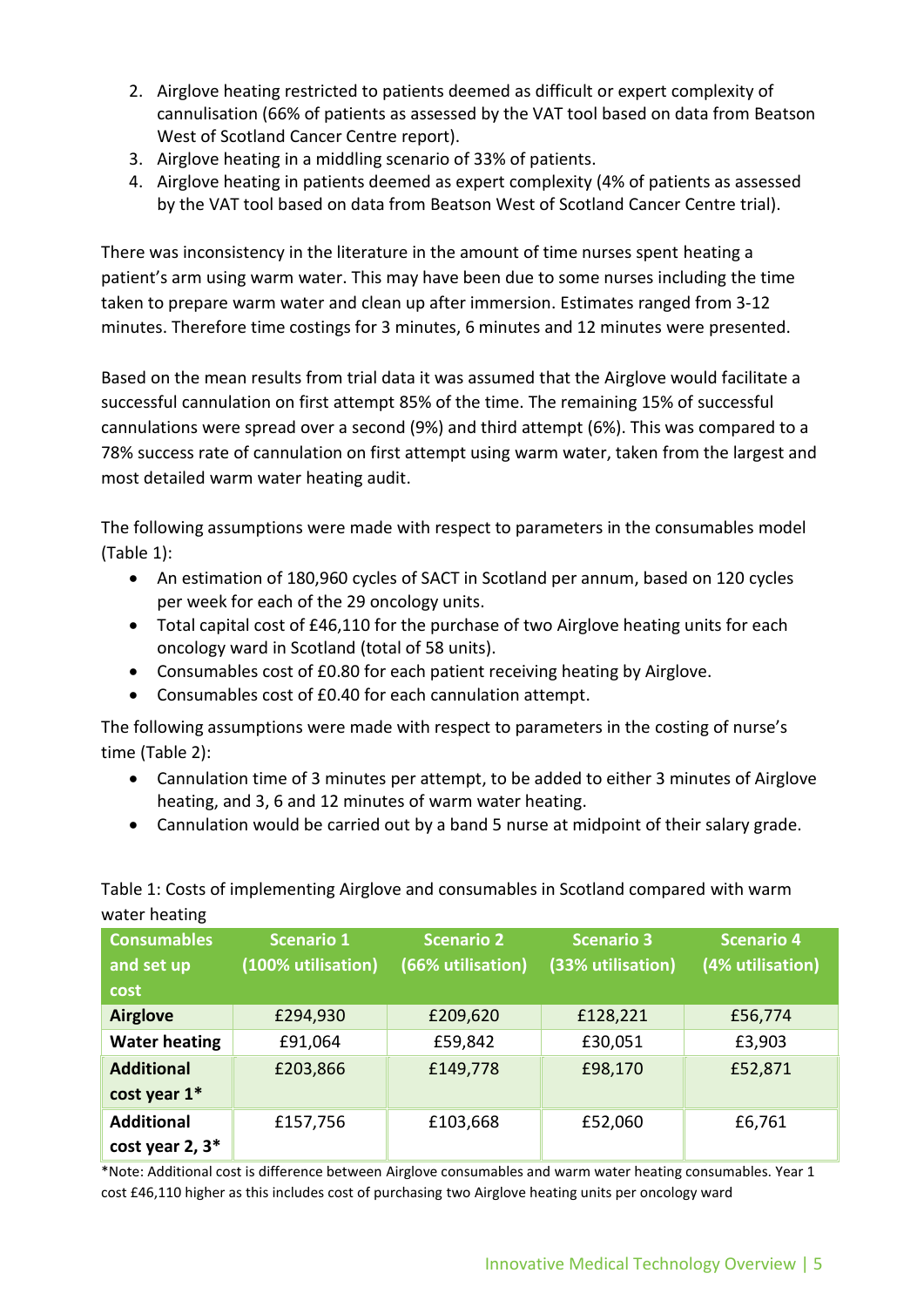| Nursing costs*          | <b>Scenario 1</b><br>(100% utilisation) | <b>Scenario 2</b><br>(66% utilisation) | <b>Scenario 3</b><br>(33% utilisation) | <b>Scenario 4</b><br>(4% utilisation) |
|-------------------------|-----------------------------------------|----------------------------------------|----------------------------------------|---------------------------------------|
| <b>Airglove</b>         | £389,443                                | £255,920                               | £128,516                               | £16,690                               |
| 12 min water<br>heating | £1,010,195                              | £663,842                               | £333,364                               | £43,294                               |
| 6 min water<br>heating  | £606,117                                | £398,305                               | £200,019                               | £25,976                               |
| 3 min water<br>heating  | £404,078                                | £265,537                               | £133,346                               | £17,318                               |

Table 2: Cost of nursing time using Airglove in Scotland compared with warm water heating

\*Note: nurses' time costs vary between Airglove and warm water heating at 3 minutes due to differences in probability of first, second and third time cannulation rates.

The analysis using Scottish specific data suggests that on a financial level Airglove will be cost inducing. If the 66% utilisation rate is used, as this is the rate of difficult cannulations, then it will cost £149,778 to implement in the first year and then £103,668 for consumable costs for the next two years. The Airglove needs replaced every three years so this cycle of costings would repeat.

When resource efficiencies in nursing time are considered these costings may be offset. However there is inconsistency in how long warm water heating is carried out for, with reports ranging from 3-12 minutes. If 6 minutes is considered, at the 66% utilisation rate, then this could generate a time resource efficiency of £142,385 per annum.

In summary, the cost analysis demonstrates that purchase cost of the Airglove unit and consumables may be offset by resource efficiencies generated in nurses' time. This offset should be treated with caution as efficiencies are dependent on the nurse not doing anything during the Airglove or warm water heating. There is a high level of uncertainty around this assumption of 'dead time', particularly in the case of warm water heating due to the uncertainty if time estimates included heating of water and cleaning up. Time for additional processes of setting up the Airglove and waiting for it to heat up were also not included in this analysis but were reported as challenges in the Beatson West of Scotland Cancer Centre evaluation.

## **Clinician and patient experience, and other considerations**

The NHS Maidstone and Tunbridge Wells service evaluation<sup>3</sup> reported that nurses thought that Airglove was easier to use than warm water heating, they could control the temperature effectively and that "several" patients found Airglove to be more comfortable than warm water heating.

The Beatson West of Scotland Cancer Centre evaluation<sup>2</sup> reported that the polythene gloves broke easily and were difficult to re-use on the same patient. Some nurses felt the Airglove was more effective and dilated veins well but expressed challenges in relation to time required for the Airglove to heat up, set-up time between patients and re-application in a high turn-over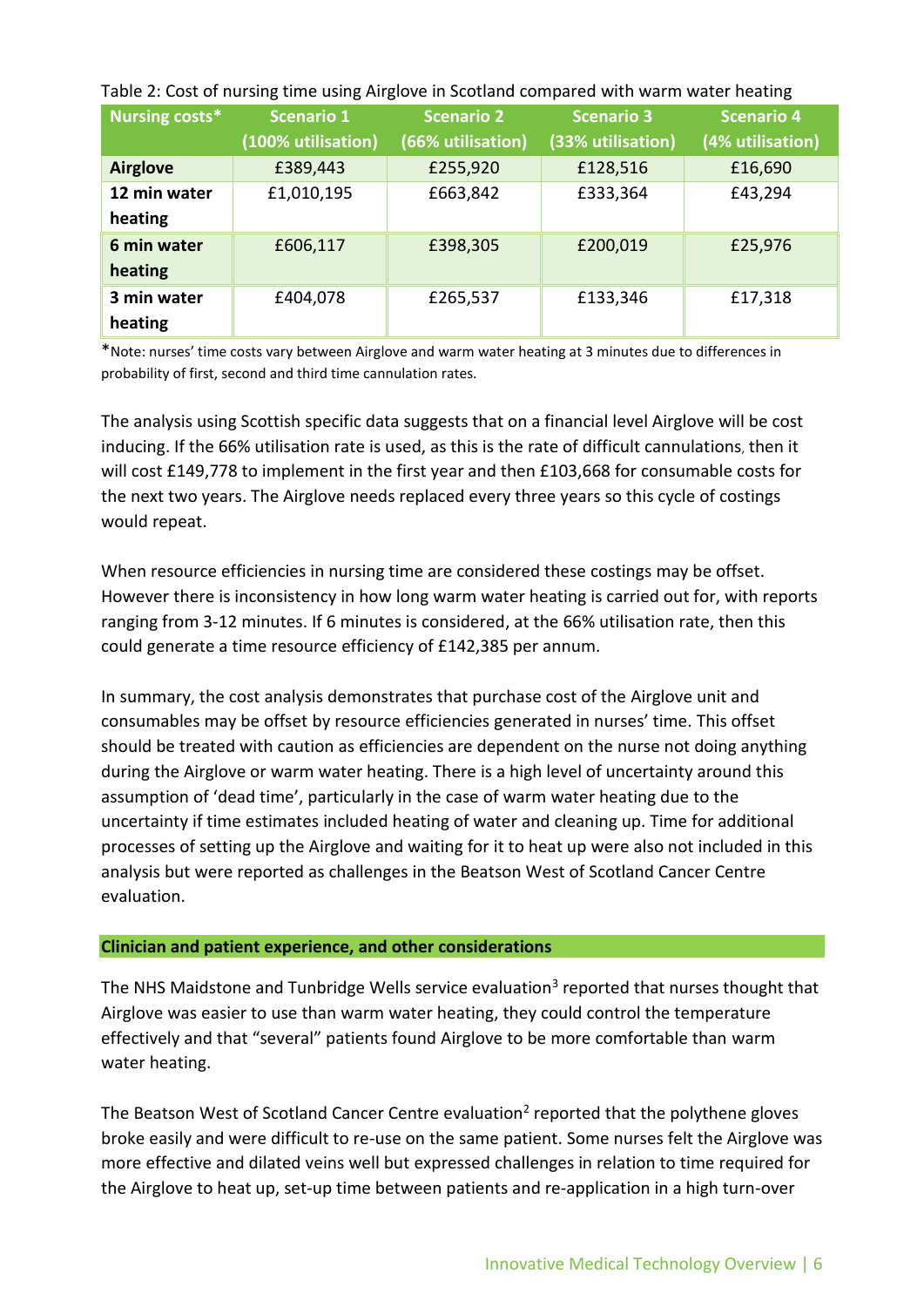oncology unit. The report stated that a "few" patients found the Airglove to be tight and painful.

The Airglove manufacturer provided records of testimonials from clinical staff in oncology units and radiographers, all of which were positive.

Airglove use has also been trialled in a nuclear medicine and PET scan unit in a hospital in NHS Greater Glasgow and Clyde. Heating was deemed necessary in a significantly lower number of patients compared to the oncology units: 3.5% over a 3-week period. SHTG queried the difference in utilisation rate with the manager of the PET scan unit. It was explained that the difference in percentage of patients needing heating was likely due to people presenting for a scan at earlier stages in their disease and not having damage to their veins from SACT.

## **Conclusions**

The Airglove is the only device specifically designed to aid vasodilation in patients where cannulation is difficult. Currently there is no standard of practice to vasodilate veins of patients in an oncology unit. Audit results suggest that it is well liked by health practitioners due to the convenience and effectiveness in vasodilation.

In two local service evaluations, use of Airglove led to a comparable but slightly higher rate of first-attempt cannulation compared with warm water heating. It is important to note that the warm water heating comparison data were from separate audits and comparisons should be interpreted with caution.

Results of a cost analysis showed that the capital and consumable costs of Airglove will be cost inducing but these costs may be offset by resource efficiencies in nursing time. Assumed resource efficiencies should be treated with caution due to the nature of 'dead time' during heating — where nurses are not freed up to carry out other tasks — and the uncertainties around estimation of relative heating times between Airglove and comparator techniques.

#### **References**

- 1. The National Institute for Health and Care Excellence. Airglove air warming system for venous access. Medtech Innovation Briefing. 2018 Available from: [https://www.nice.org.uk/advice/mib151/resources/airglove-air-warming-system-for](https://www.nice.org.uk/advice/mib151/resources/airglove-air-warming-system-for-venous-access-pdf-2285963511591877)[venous-access-pdf-2285963511591877](https://www.nice.org.uk/advice/mib151/resources/airglove-air-warming-system-for-venous-access-pdf-2285963511591877)
- 2. The Beatson West of Scotland Cancer Centre, NHS Greater Glasgow & Clyde. Trial and audit of Airglove device with venous assessment tool prior to cannulation and commencement of systemic anti-cancer therapy. [Unpublished] 2019
- 3. Service evaluation of the Airglove Patient Warming Device, NHS Maidstone and Tunbridge Wells [online]. 2017 Available from: [http://www.greencrossmedico.com/wp](http://www.greencrossmedico.com/wp-content/uploads/2018/01/Patient-Evaluation-Final-Report-030118-1.pdf)[content/uploads/2018/01/Patient-Evaluation-Final-Report-030118-1.pdf](http://www.greencrossmedico.com/wp-content/uploads/2018/01/Patient-Evaluation-Final-Report-030118-1.pdf)
- 4. Report for GCM summary of final trial results GCU & participant satisfaction surveys. Cruz et al. (Green Cross Medico Ltd. Personal communications, 23 June 2019)